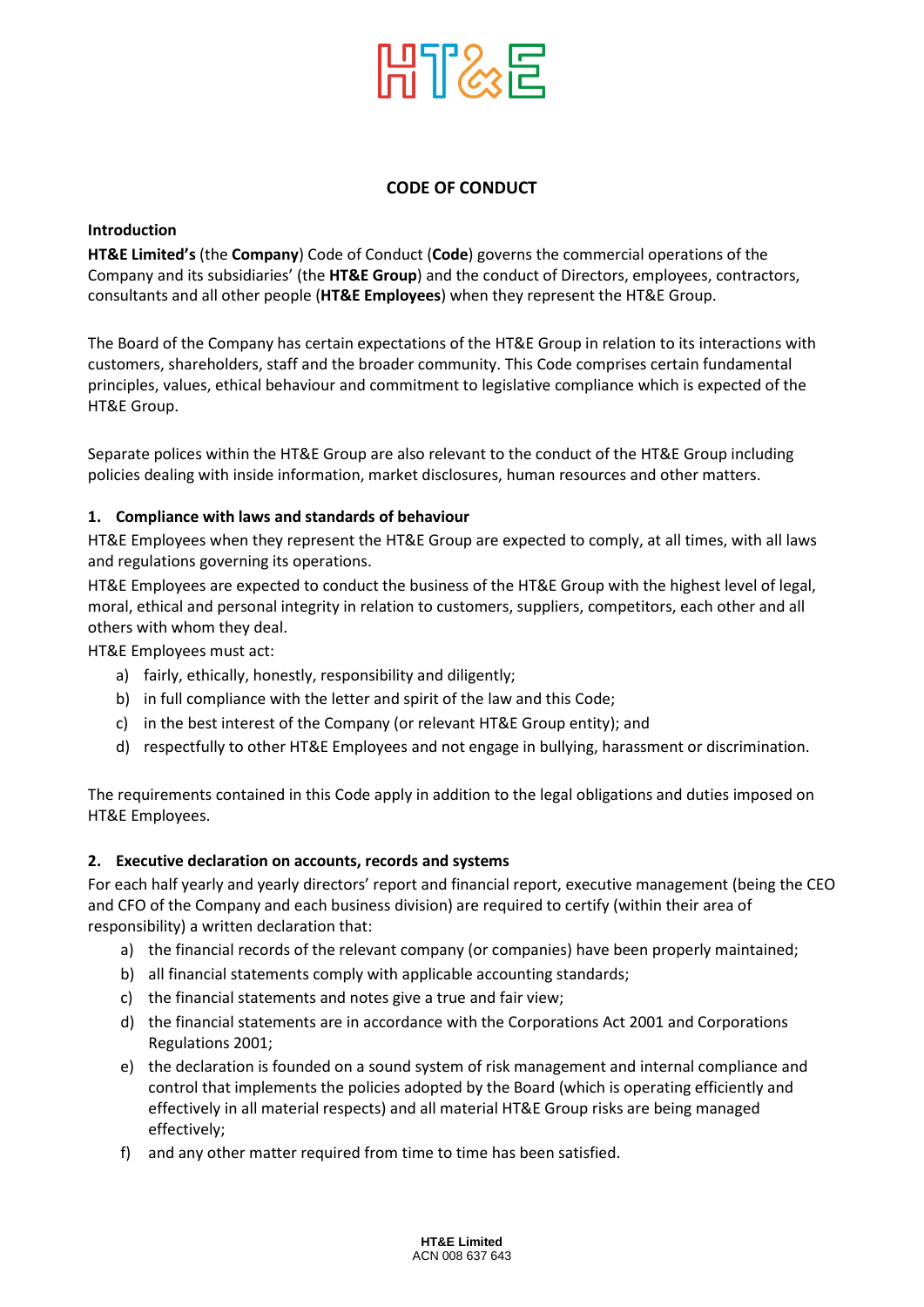

## **3. Compliance with laws and regulations**

The operations of the HT&E Group **must** be conducted in compliance with all laws and regulations applicable in Australia and in any jurisdiction in which operations and activities are being undertaken.

## **4. Observing the letter and spirit of the law**

Compliance with the law means observing the letter and spirit of the law as well as managing the business of the HT&E Group so that the Company is recognised as a good corporate citizen at all times.

## **5. Interpretation of laws**

It is recognised that, in some cases, there may be uncertainty about which laws and regulations are applicable and there may be difficulties in interpretation. In such circumstances, HT&E Employees have access to internal legal advice and should seek such advice as is necessary to ensure compliance.

## **6. Political donations**

Political donations (to any government official, political party, political party official, election committee or political candidate) must not be made directly or indirectly on behalf of the Company or the HT&E Group without the prior approval of the Board of the Company.

## **7. Anti-bribery or Corruption and Improper payments**

a) Bribes, kickbacks, inducements (including secret commissions) or other illegal payments of any kind must not be made to or for the benefit of any government official (of any country), customer, supplier or any other party in connection with obtaining orders or favourable treatment or for any other purpose.

This prohibition extends not only to direct payments but also to indirect payments made in any form through distributors, representatives, consultants, agents or other third parties.

- b) HT&E Employees must not seek or accept any type of compensation, fee, commission, or gratuity from a third party in connection with the operations of the HT&E Group.
- c) In addition to reputational damage, the Company and HT&E Employees may be liable to civil or criminal penalties for bribery, corruption or improper payments.

#### **8. Giving or receiving gifts**

- a) HT&E Employees must not give, seek or accept in connection with the operation of the HT&E Group any gift, entertainment or other personal favour or assistance which exceeds \$250 in value.
- b) The purpose of paragraph (a) is to ensure that the offer or acceptance of a gift cannot create an obligation or be construed or used by others to allege favouritism, discrimination, and collusion or similarly unacceptable practices.
- c) For the avoidance of doubt, any gift received by an HT&E Employee (or series of gifts from the one party), which might as a matter of judgement, fall outside paragraph (a) must be reported to the Chief Financial Officer with full details of the background of the gift.

#### **9. Protection of the HT&E Group assets, resources and confidential information**

a) HT&E Employees are responsible for taking all prudent steps to ensure the protection of the HT&E Group assets and resources (which include intangible assets such as know-how and confidential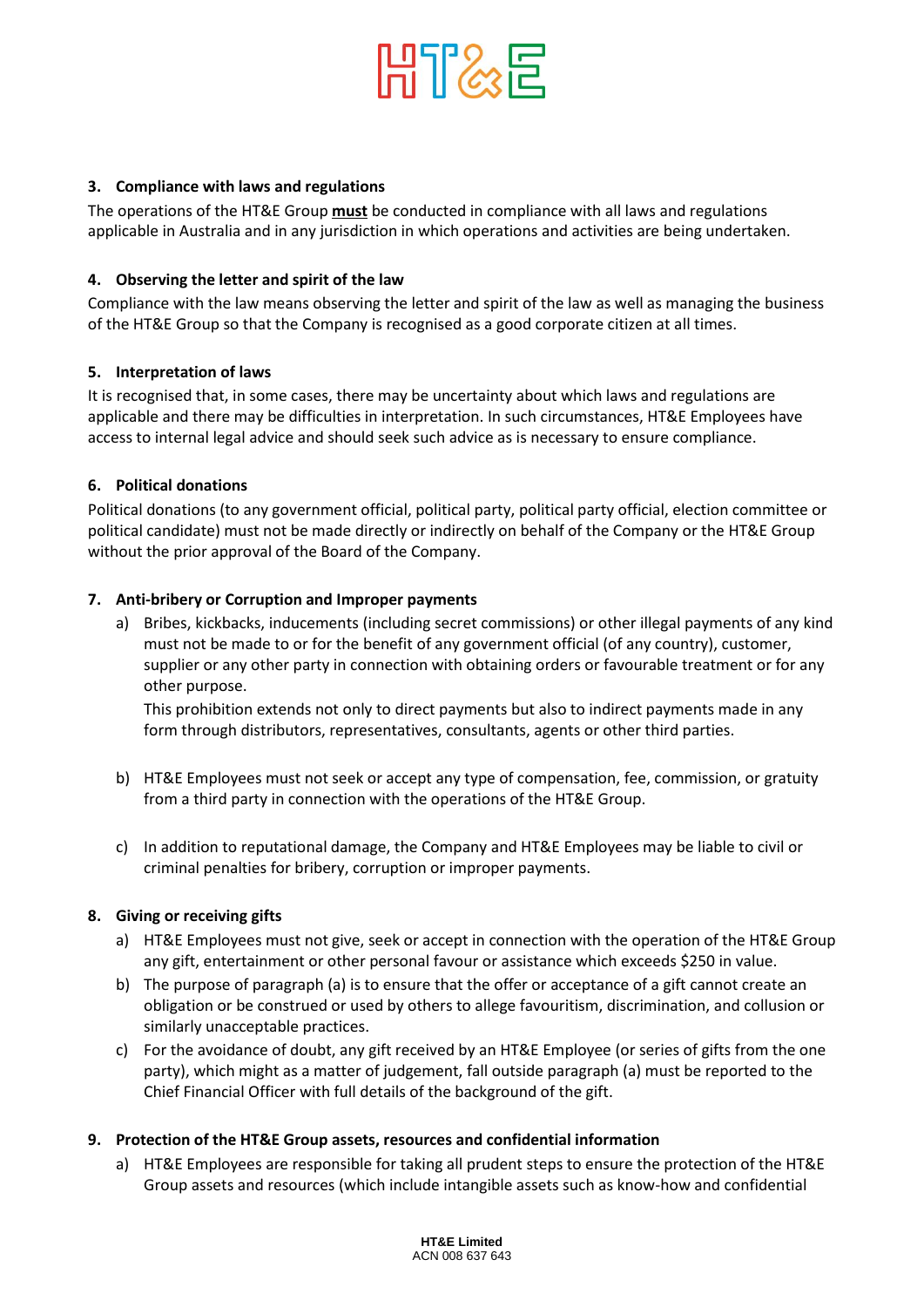

information). In particular, HT&E Employees should take care to minimise the possibility of theft of HT&E Group assets and resources by any person.

- b) HT&E Employees must ensure that HT&E Group assets and resources are used only for the purposes of the HT&E Group and in accordance with appropriate authorisations.
- c) HT&E Employees must maintain confidentiality at all times in relation to their employment and the HT&E Group's business.

## **10. Proper accounting records**

- a) HT&E Employees must ensure that all of the HT&E Group's accounting records accurately and fairly reflect, in reasonable detail, the underlying transactions and all HT&E Group assets and liabilities.
- b) Accounting records must be maintained in a manner consistent with applicable accounting standards and legal requirements.

## **11. Dealing with auditors**

- a) HT&E Employees must fully co-operate with the internal and external auditors of the HT&E Group.
- b) HT&E Employees must not make a false or misleading statement to the internal or external auditors of the HT&E Group and must not conceal any relevant information from the internal or external auditors of the Company.

## **12. Unauthorised public statements**

- a) HT&E Employees must not, without authority, directly or indirectly state that they are representing the HT&E Group or its public position in respect of any matter.
- b) HT&E Employees must not directly or indirectly engage in any activity which could by association cause the Company public embarrassment or other damage.

## **13. Conflict of interest, use of position for personal benefit, taking advantage of property and interest in a competitor or supplier**

- a) HT&E Employees must disclose to the Company Secretary and must deal appropriately with any potential conflicts between their personal interests and their duties as an HT&E Employee and must not take advantage of any of the following for personal benefit or to benefit (or cause detriment to) HT&E or any other business or person:
	- a. their position (or the opportunities arising therefrom) at the Company
	- b. HT&E Group property
	- c. HT&E Group (or any of its customer's) information
	- d. an opportunity that arises as a result of their employment with the Company
- b) No HT&E Employee, or any family member or companion over which the HT&E Employee has influence, may directly or indirectly have a material interest in, or have a significant beneficial communication with, any business or individual which competes with or is a supplier to the HT&E Group without the prior written consent of the HT&E CEO (or his/her delegate).

#### **14. Outside business activity**

a) HT&E Employees must not engage directly or indirectly in any outside business activity involving commercial contact with, or work for the benefit of, the HT&E Group's commercial customers, suppliers or competitors without the prior written consent of the CEO (or his delegate).